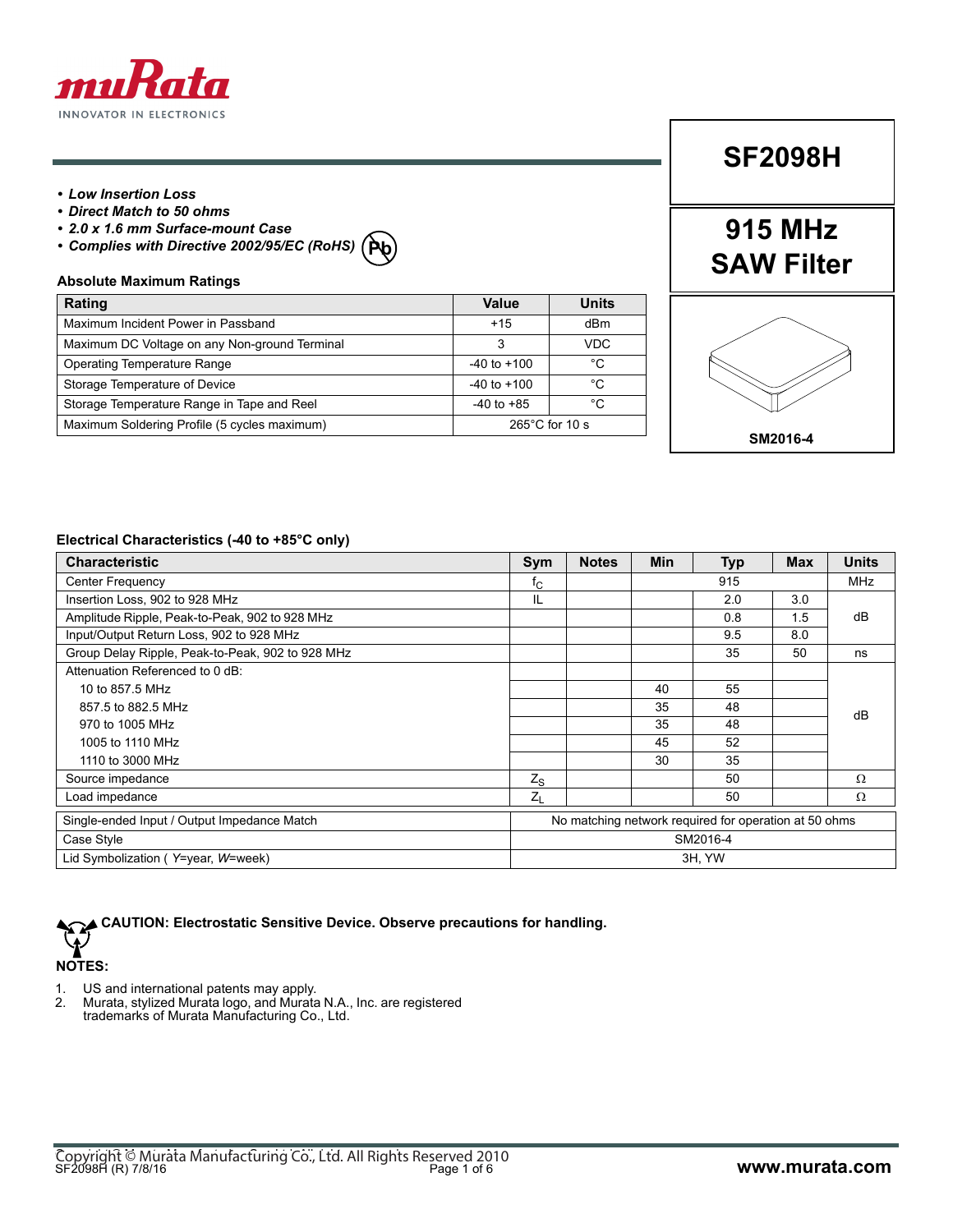### **Filter Response Plots**



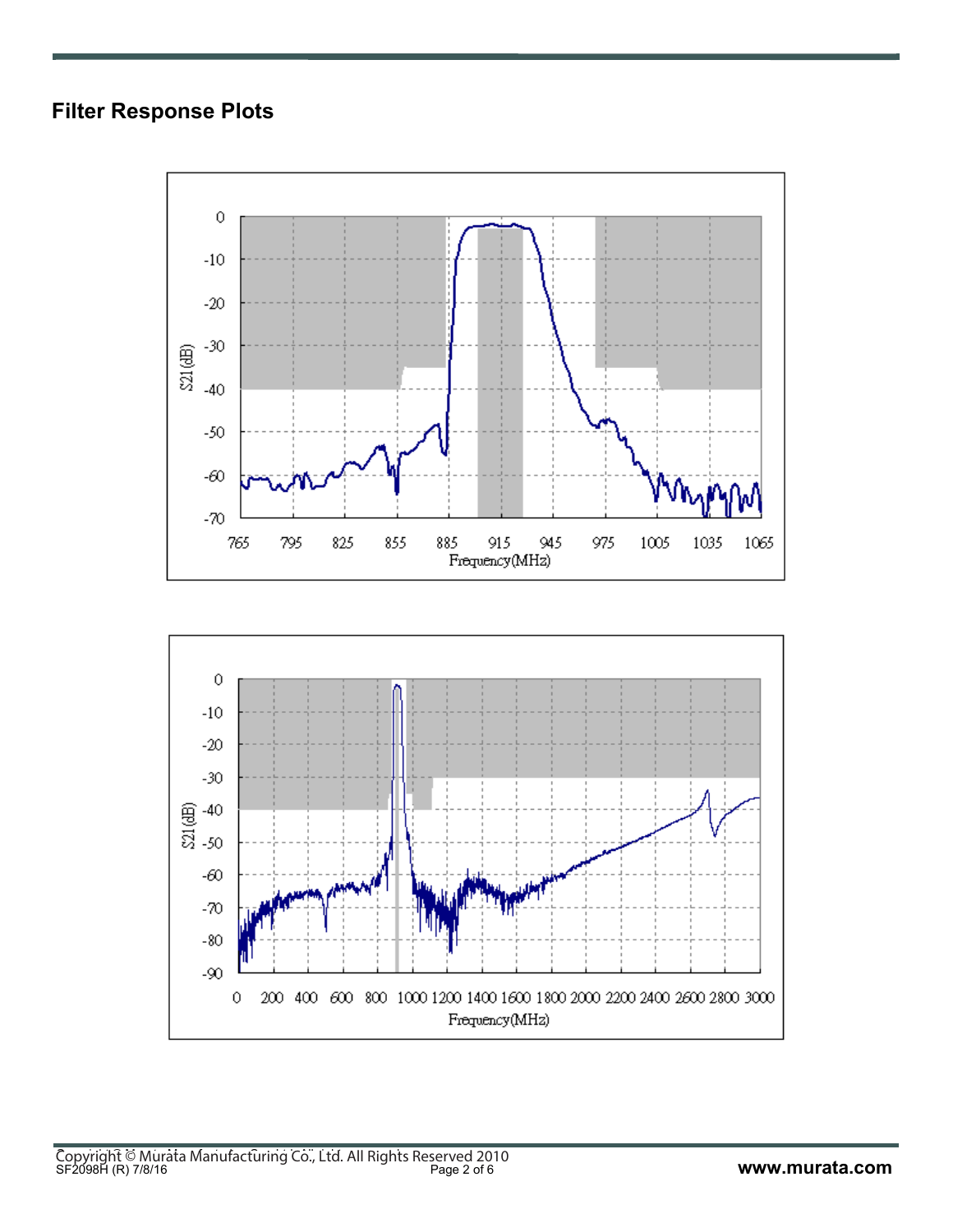#### **Passband Amplitude Plot**



### **Passband Group Delay Plot**



#### **Passband Return Loss Plot**

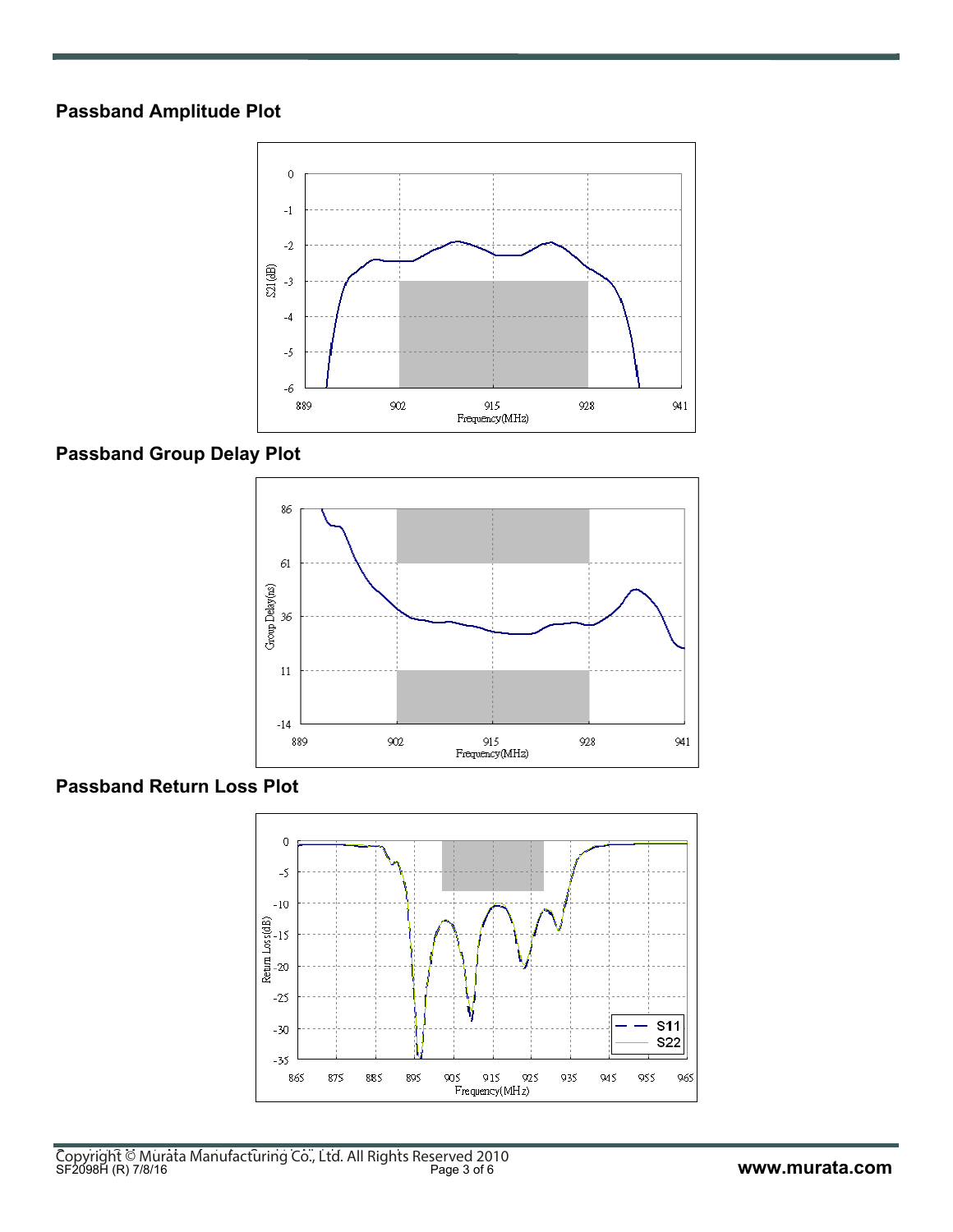### **Input and Output Impedance Plots**

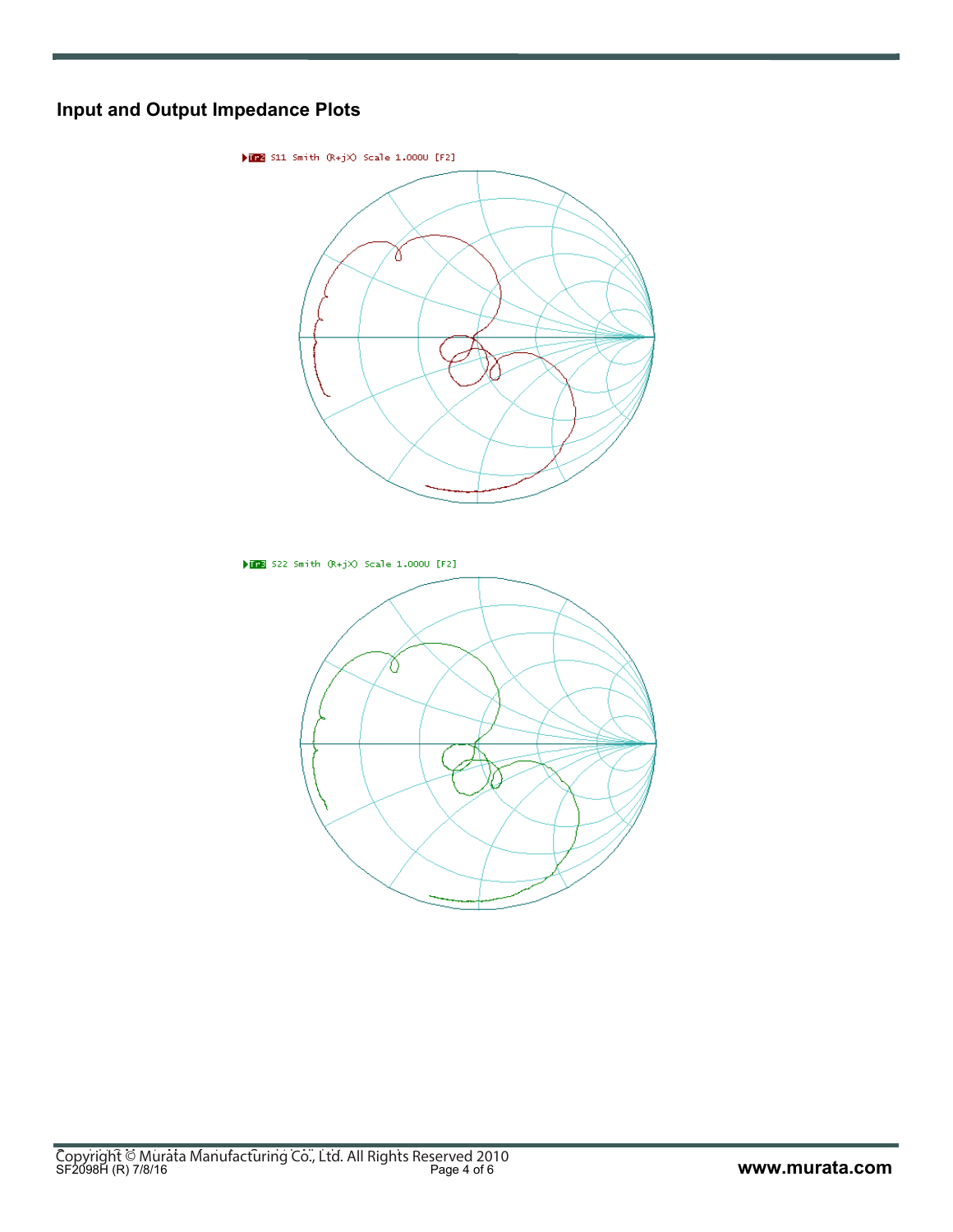# **SM2016-4 Case**

## **4-Terminal Ceramic Surface-Mount Case 2.0 X 1.6 mm Nominal Footprint**



**Electrical Connections**

| <b>Connection</b> | <b>Terminals</b> |
|-------------------|------------------|
| Input             |                  |
| Output            |                  |
| Ground            |                  |

| <b>Dimensions</b> | <b>Millimeters</b> |            |            | <b>Inches</b> |            |            |  |
|-------------------|--------------------|------------|------------|---------------|------------|------------|--|
|                   | Min                | <b>Nom</b> | <b>Max</b> | Min           | <b>Nom</b> | <b>Max</b> |  |
| Α                 | 1.57               | 1.60       | 1.73       | 0.062         | 0.063      | 0.068      |  |
| B                 | 1.97               | 2.00       | 2.13       | 0.078         | 0.079      | 0.084      |  |
| C                 | 0.55               | 0.65       | 0.75       | 0.021         | 0.025      | 0.029      |  |
| D                 |                    | 0.10       |            |               | 0.004      |            |  |
| E                 |                    | 0.10       |            |               | 0.004      |            |  |
| F                 | 0.57               | 0.70       | 0.83       | 0.022         | 0.028      | 0.033      |  |
| G                 | 0.37               | 0.50       | 0.63       | 0.015         | 0.020      | 0.025      |  |
| Н                 |                    | 0.10       |            |               | 0.004      |            |  |





Dimensions in mm All pads have the same dimensions







**BOTTOM VIEW** 

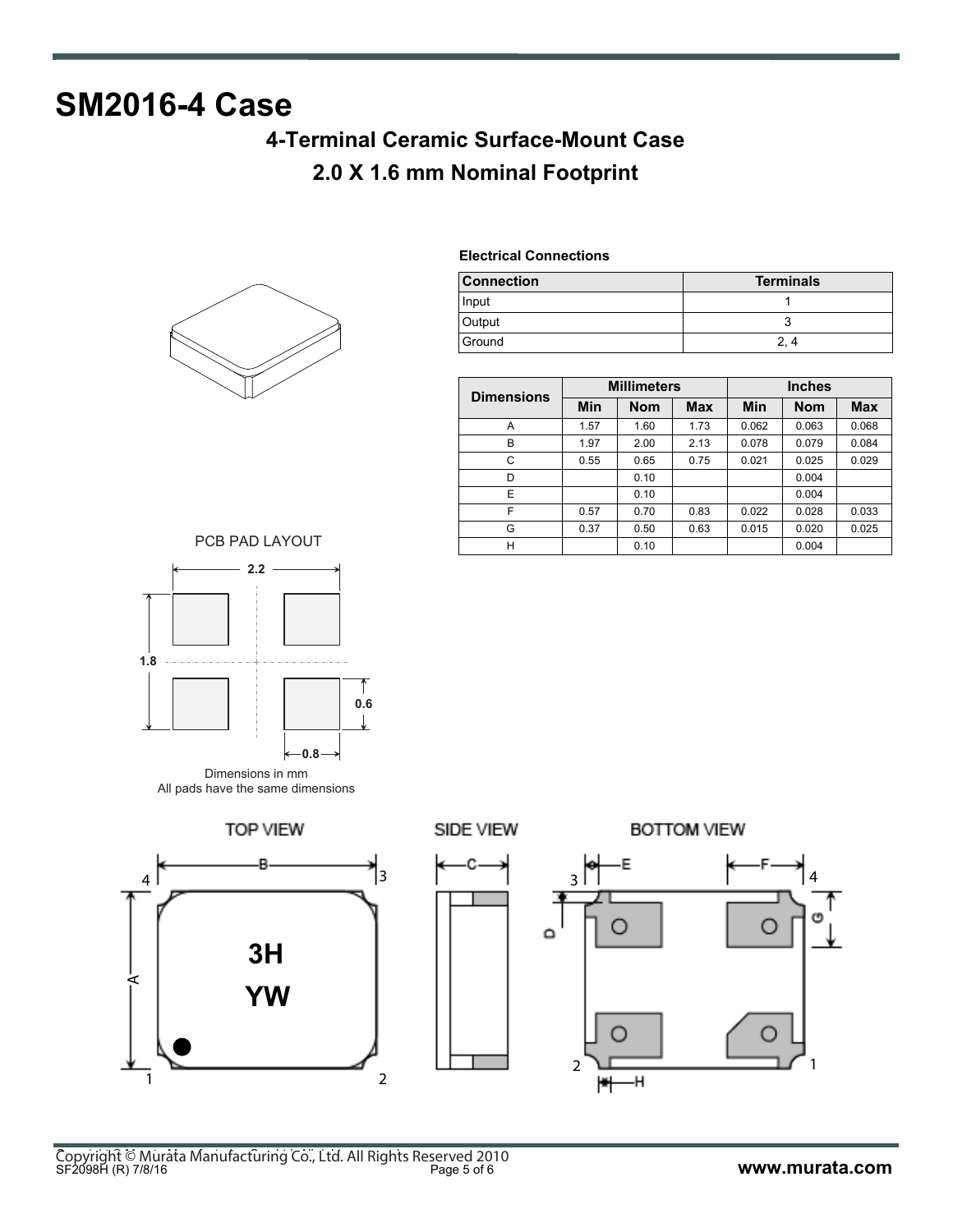#### **Reel Dimensions**



#### 2. TAPE DIMENSION